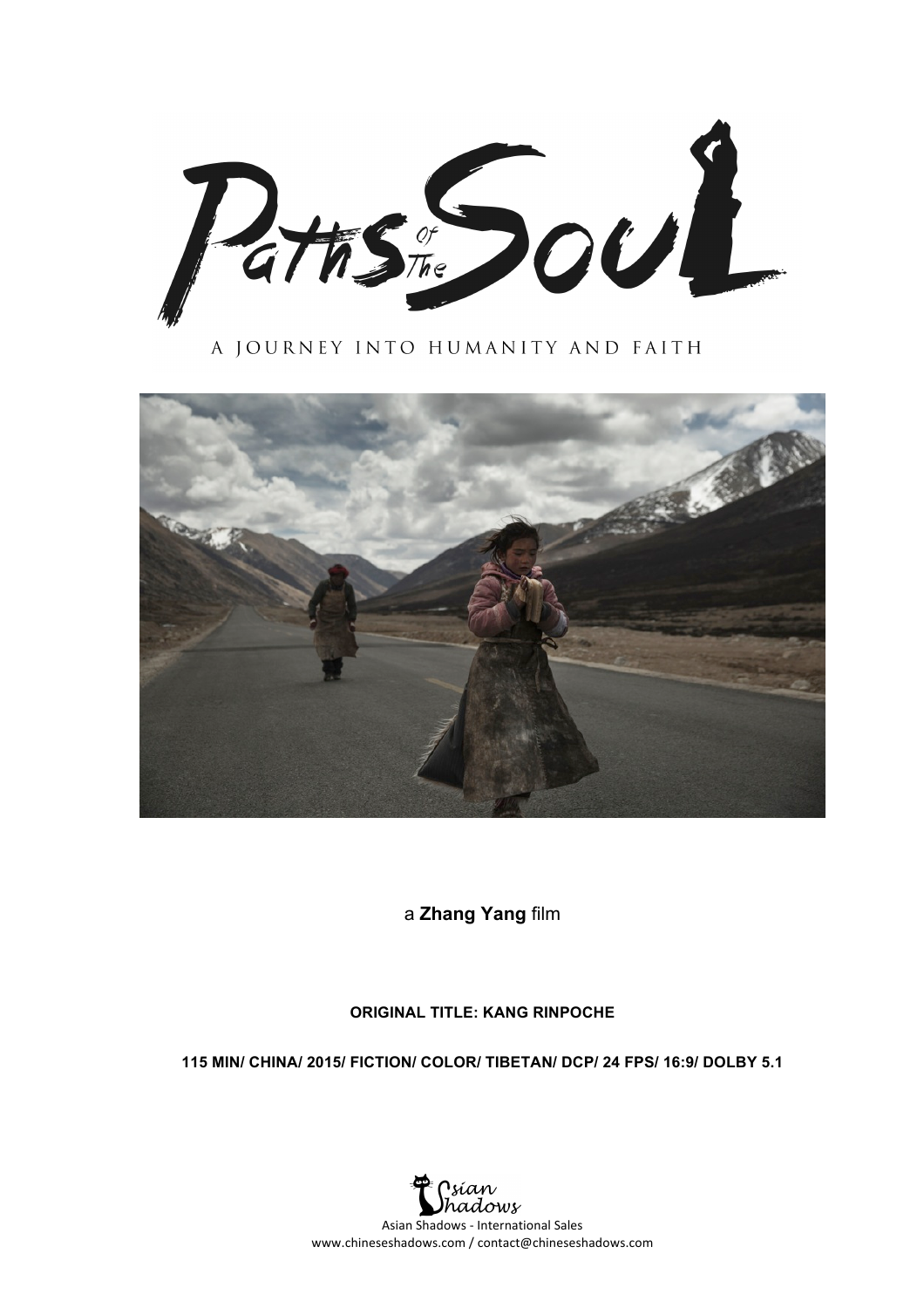In a small Tibetan village, Nyima decides to go on a one year and 2,000km pilgrimage to Lhasa and the sacred Kang's Mountain to fulfill his uncle's wish. Some friends, neighbors and relatives decide to join him. Soon the small group of 11 is at the entrance of the village to start by foot a one thousand kilometers journey to try to expel their fault and enlighten their soul...



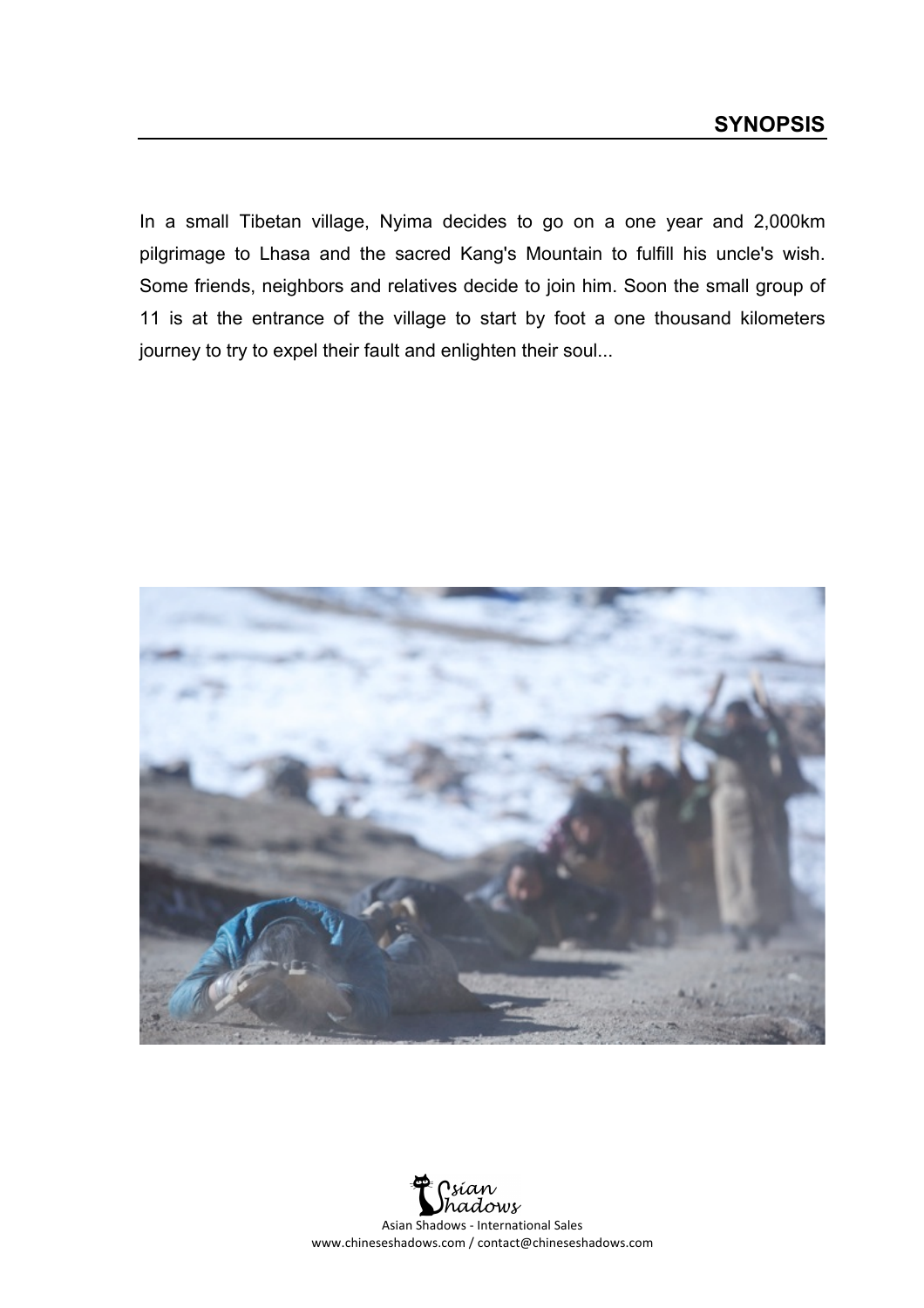Shot over a period of a year, the film is a love letter from Zhang Yang to those incredible men and women who decide to leave their routine, overcoming the physical pain of their journey, in the search of appeasing their soul. Played by non professional actors, the drama is taylor-made for each character and follows them in what could have been their own pilgrimage.

## **DIRECTOR'S STATEMENT**

"This film by shooting the paths and the journey of this pilgrimage tries to look for the energy given by beliefs. It also allows us, non-believers, to think about our own spiritual lives. It remembers us to never loose ourselves. And on the road we started to look for ourselves, for our convictions.

We shot this film at 4,000 meters altitude and above. We were eating and sleeping on the road. We worked literally on the road. We had to live within extreme conditions, and these for us were more complicated than actually doing the film. Because this became our lives.

At the same time this films allowed me to find new cinematographic possibilities. It was a new research and discovery of film language. I shot this fiction in a documentary style. There was no script. The actors are non-professionals. Everything was unknown. It was a real challenge but also a surprise and a true joy. It's a fresh start. I rediscovered cinema."

ZHANG Yang

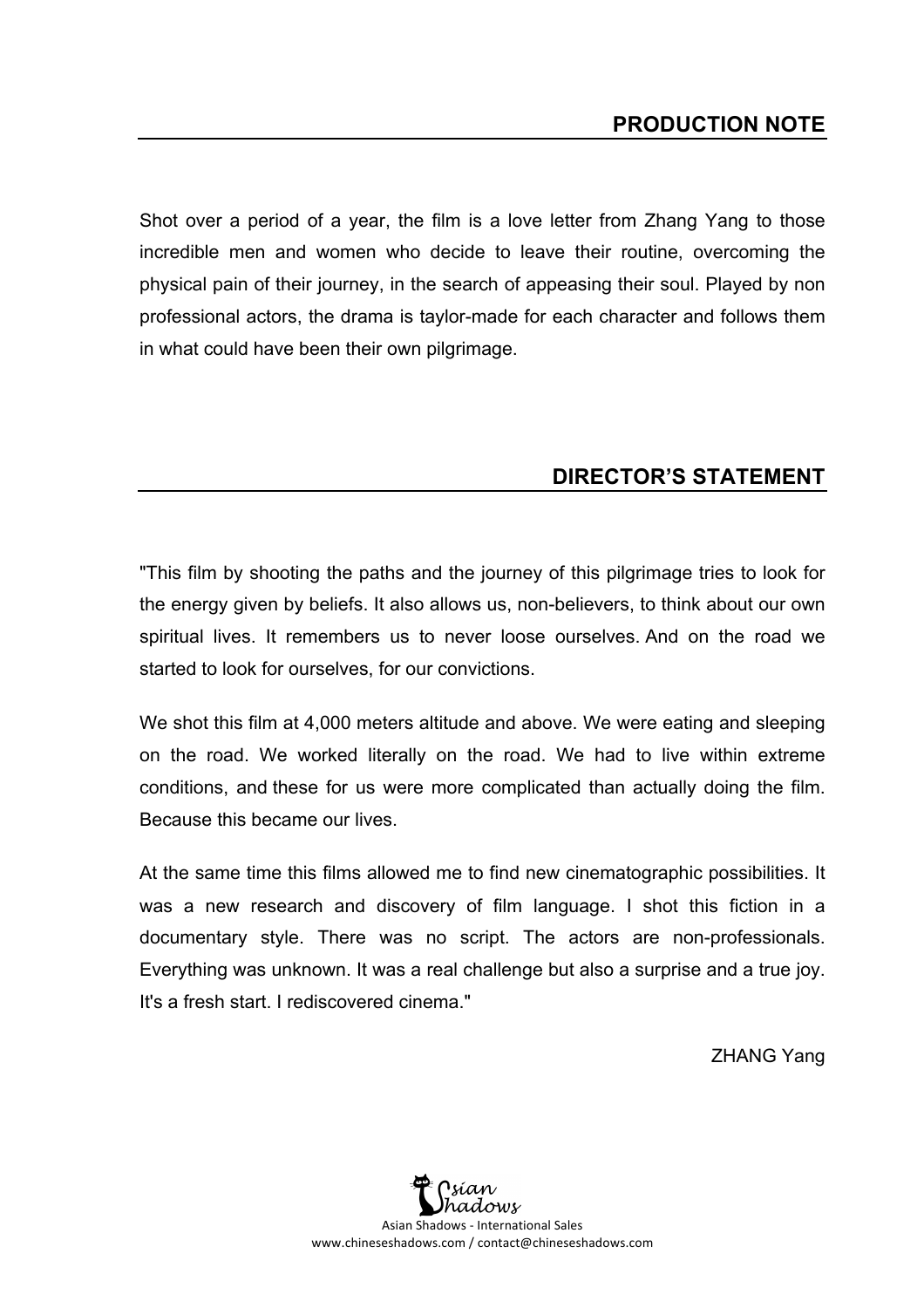Zhang Yang is a Chinese film director, screenwriter, and occasional actor. He studied Chinese literature in Beijing, where he later moved to the Central Academy of Drama from where he graduated in 1992.

His works, including romantic drama, road movie comedy or powerful drama, achieved great recognition internationally as well as in China, where it was successfully distributed.



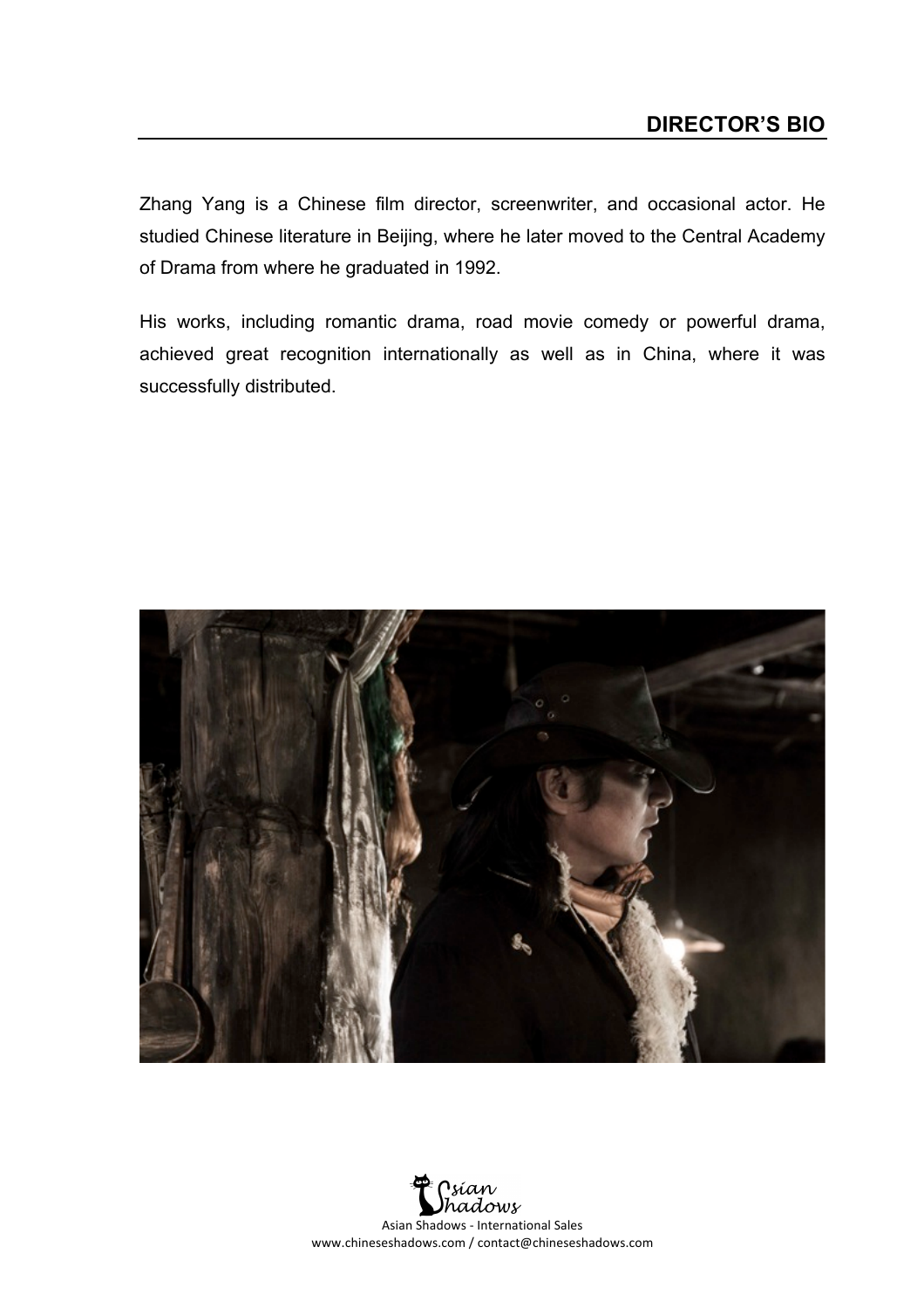## **PATHS OF THE SOUL (Kang Rinpoche**/冈仁波齐**)**

*2015, feature, 135 minutes*

### **FULL CIRCLE (Feiyue laorenyuan/**飞越老人院**)**

*2012, feature, 104 minutes*

### **DRIVERLESS (Wuren jiashi/**无人驾驶**)**

*2010, feature, 105 minutes*

### **GETTING HOME (Luoye guigen/**落叶归根**)**

*2007, feature, 110 minutes.*

- Berlin International Film Festival, Panorama series, Ecumenical Jury Prize
- Silk Screen Asian
- Deauville American Film Festival
- New York Asian Film Festival

### **SUNFLOWER (Xiangrikui/**向日葵**)**

*2005, feature, 129 minutes.*

- Toronto International Film Festival
- Chicago International Film Festival
- San Sebastian Film Festival
- Pusan International Film Festival
- Hong Kong International Film Festival
- Bangkok International Film Festival
- Tokyo International Film Festival
- Pacific Rim Film Festival

# **QUITTING (Zuotian/**昨天**)**

*2001, feature, 112 minutes.*

- Venice International Film Festival, NETPAC Award (tied with Raye makhfi)
- Bangkok International Film Festival, Best Film
- Stockholm Film Festival, FIPRESCI Prize
- Singapore International Film Festival, Silver Screen Award for Best Actor

### **SHOWER (Xizao/**洗澡**)**

*1999, feature, 92 minutes.*

- Toronto Film Festival, International Critics' Award (Fipresci Prize)
- San Sebastian Film Festival, Best Director Ecumenical Award
- Thessaloniki Film Festival, Golden Alexander Award
- Seattle International Film Festival, Golden Space Needle Award, Best Director
- Rotterdam International Film Festival, Audience Award

### **SPICY LOVE SOUP (Aiqing malatang/**爱情麻辣烫**)**

*1997, feature, 109 minutes.*

- Tokyo International Film Festival, competition